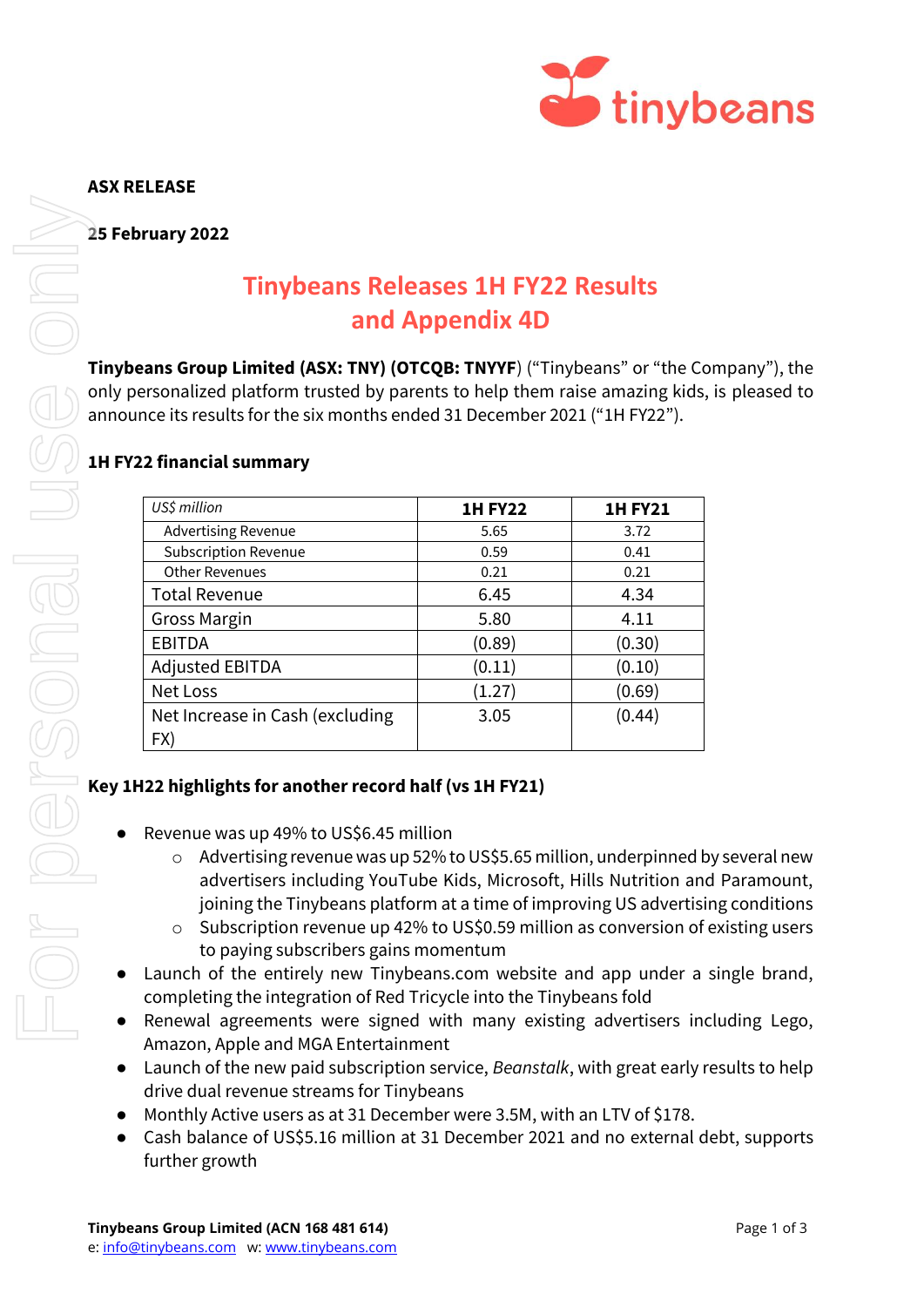

#### **Tinybeans' Chief Executive Officer, Eddie Geller, said:**

"I am very pleased with the performance of Tinybeans over the first half of this financial year, delivering record results across revenues, cashflows and various audience metrics. The Tinybeans team has done a marvellous job in not only launching a range of new products but also delivering record growth.

During the half we launched our new subscription product Beanstalk with great early results. This further enhances the value proposition to parents and drives dual revenue streams.

Tinybeans has both renewed and attracted new advertisers on its platform. Brands like YouTube Kids, Microsoft, Hills Nutrition, and Paramount, recognise the value of our unique audience demographic. This is further reinforced by brands like Lego, Amazon, Apple, MGA Entertainment and many more, renewing their contracts as they seek to build longer term relationships with Tinybeans.

Built on the trust and safety that has always been core to who we are, Tinybeans inspires parents to both create memories and share them. The new website Tinybeans.com also offers the market leading capability of delivering content uniquely to each family tailored to their children's ages, interests, and where they live with a combination of utility and personalised content. We have taken a significant step toward accomplishing our goal of being the go-to resource for all things parenting.

We remain committed to our roadmap, and we are confident in our ability to grow Life-Time Value beyond the US\$178 that it is today. With a Life-Time Value/Customer Acquisition Cost multiple of 3.6, we are doubling down on growth to drive revenue acceleration.

We are excited by the promising opportunities we see for our business in the second half and beyond as we continue to deliver on our mission to partner with parents through the journey of nurturing tiny humans together. Tinybeans is a trusted member of the family that parents can count on for relevant content, safe connections, and private photo sharing to help them raise amazing kids.

With so many promising opportunities, we have only really just begun. The new website, single brand, strategy to build a subscriber base, and relationships with key global and local brands, position us well to deliver sustainable growth in shareholder value."